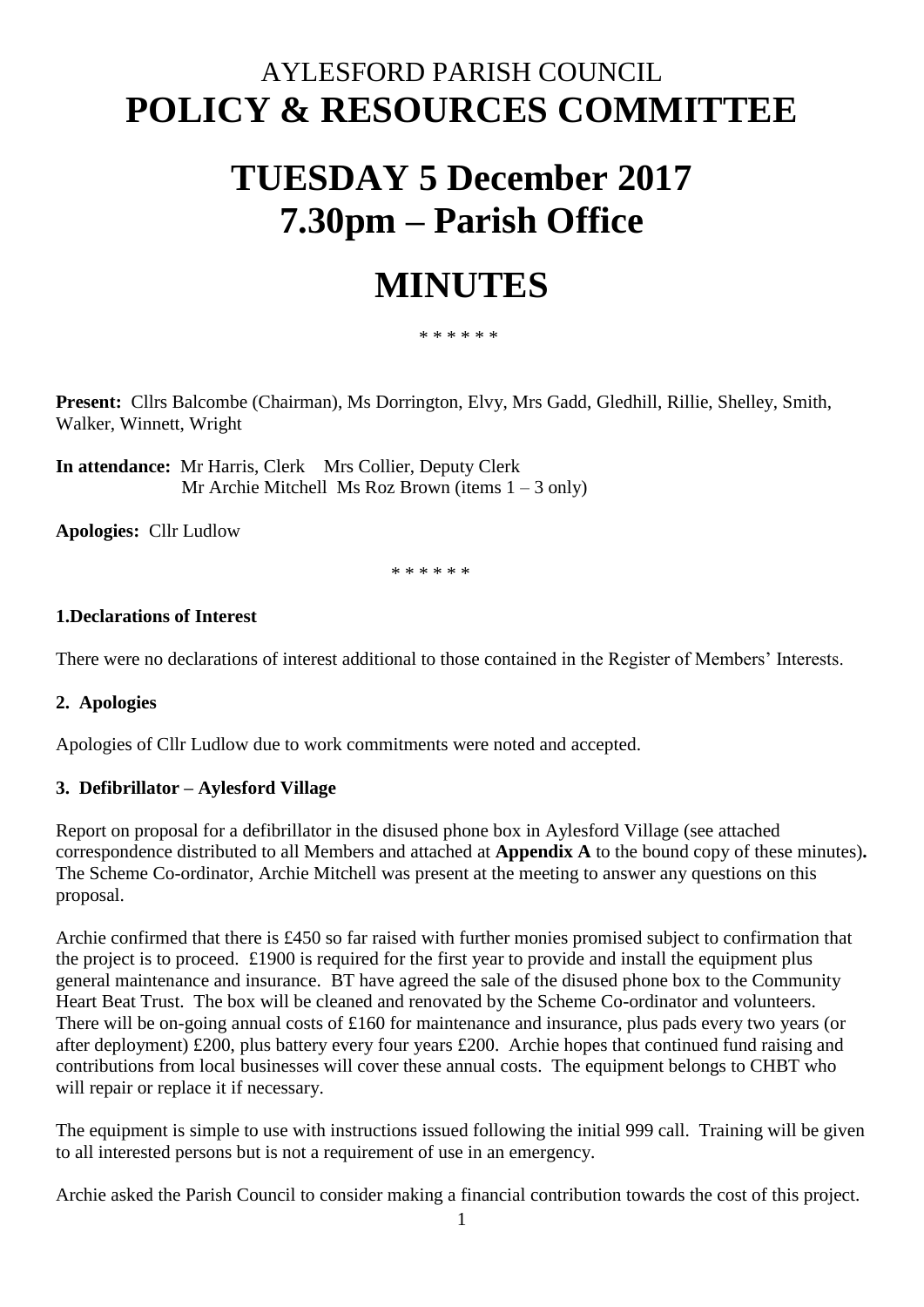Archie answered other questions from Members including his hopes to go to University in 3 or 4 years time at which point he would seek a new Scheme Co-ordinator. Until then he will carry out weekly checks on the equipment. He is looking to place fundraising collecting boxes in local business, hold fund raising events such as quiz nights and is hopeful that once the project is live other funds will be forthcoming. All contributors will be acknowledged in publicity and within the phone box itself. He has researched other defibrillator schemes but believes this relationship between BT and CHBT offers the best deal overall and in the long term.

Members congratulated Archie on his in-depth work on this project and on his report to the Council. They suggested some potential funding contacts details of which the Clerk agreed to pass on to Archie. Members then undertook to further consider Archie's application including making a donation and would let him know the outcome as soon as possible.

Archie Mitchell and Ms Brown then left the meeting.

Members continued their discussion on this proposal and request for a financial contribution.

It was noted that there are two other defibrillators in the area (football club and rugby club pavilions) but both are within a locked building and therefore not accessible 24/7.

It was noted that there were a number of on going annual costs to the project varying from £160 to £560 per annum, which if fundraising is not maintained, the Scheme Co-ordinator will have to find other ways to fund.

It was proposed by Cllr Balcombe, seconded Cllr Winnett that the Parish Council support this project and make a one-off donation of 50% of the first year cost - £950 - funded from across all Councillors' microgrants. **Agreed.** 

Clerk will contact Archie Mitchell to advise. **Clerk**

**4**. **Accounts for Payment –** 30 payments (including late payments) totalling £15083.55 as attached at **Appendix B** were checked and proposed by Cllr Shelley, checked and seconded by Cllr Elvy and **agreed**  for payment.

# **5**. **Finance Advisory Sub Committee**

Minutes of meeting held on 28 November 2017 – Attached at **Appendix C.** Proposed by Cllr Shelley, seconded Cllr Mrs Gadd, as a true record of the meeting and recommendations to be accepted. **Agreed.**

There were no Matters Arising

- **6. Law and Order** No report to this meeting.
- **7**. **Rugby Club/Netball League** No report to this meeting.
- **8. Flood Defences –** No report to this meeting.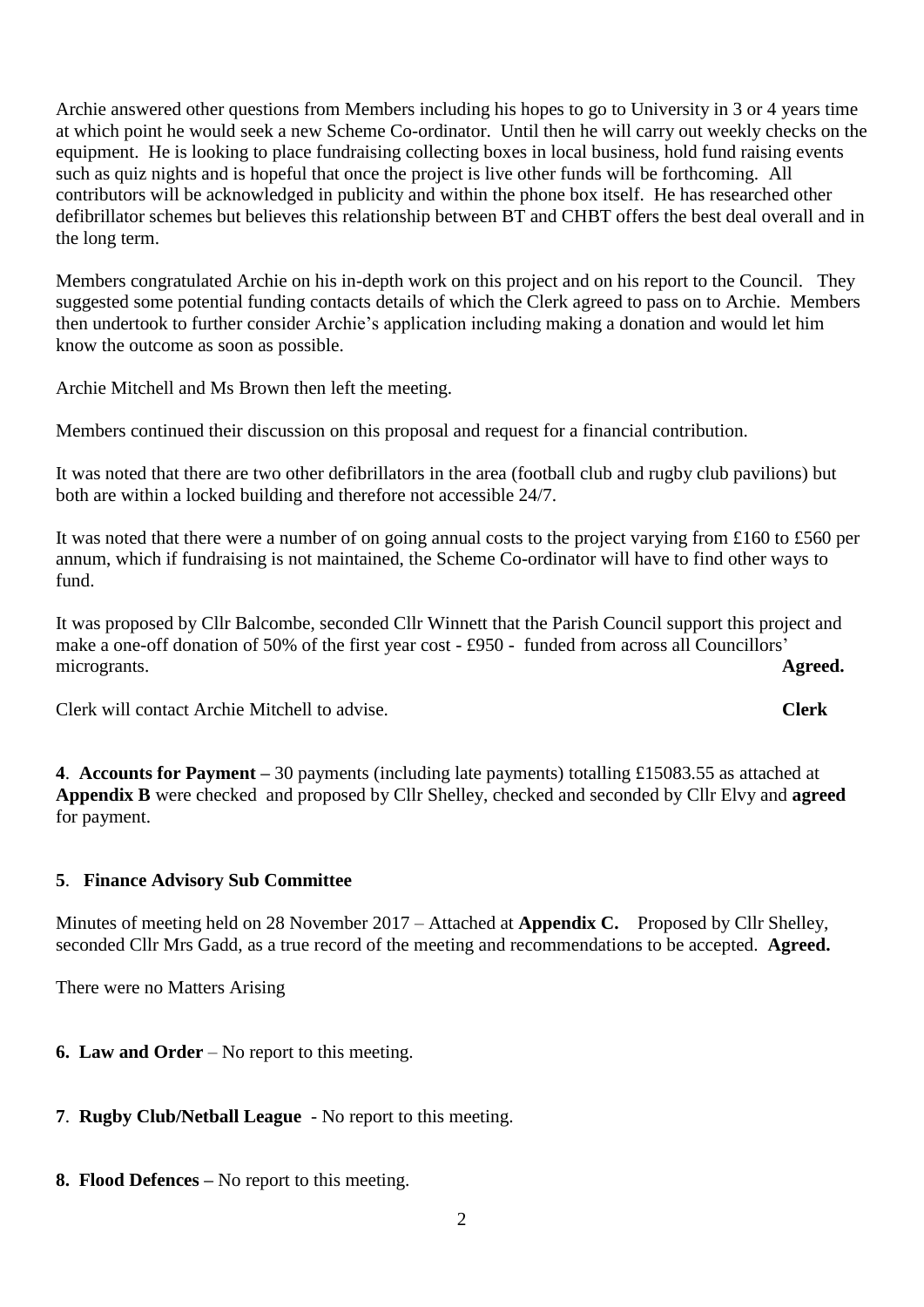# **9. Council Vacancies**

- 9.1 3 Aylesford South vacancies
- 9.2 1 Eccles, 1 Blue Bell Hill Awaiting TMBC agreement to co-opt
- 9.3 Possible reduction in Councillor Numbers

The Clerk reported that it was possible for the Parish Council to request TMBC to make an order to reduce the number of councillors. The number of councillors allocated to the Council and in particular the number of members in each of the wards is based on the average number of electors which is determined by dividing the total parish electorate by the proposed number of members. The Clerk detailed the impact of these changes for a 15, 16 and 18 member Council. The principal impact of these changes is that there would be a reduction of members in the Aylesford North and Walderslade wards below the existing number of members. It was **agreed** that no action be taken.

### **10. Parish Office**

### 10.1 – **New flooring proposals and decorating**.

Vinyl flooring for entrance hall and maintenance staff areas - already authorised at a cost of £1477.

Carpet for main office and Clerk's office – already authorised at a cost of £1102.

All rooms to be decorated (in-house) beforehand. Commences this weekend.

10.2 – **Committee room furniture**. Already authorised at a maximum cost of £1200. Clerk detailed tables and chairs to be purchased which should come in under budget.

# **11. KALC Meetings**

11.1 – Cllr Shelley attended the KALC meeting on 18 November. There were no items to report.

11.2 - AGM and general meeting 4 January 2018. Cllr Shelley to attend.

# **12. TMBC/ Parish Partnership Panel Meetings**

PPP - Meeting held on 16 November. Cllr Shelley's report distributed to all Members and attached at **Appendix D** to the bound copy of these minutes**.** 

#### **13. Any Other Business/Correspondence**

13.1 – Invitation to the Leybourne Grange Riding Centre for the Disabled Christmas Event on Friday 8 December. Any Member interested in attending to inform the Parish Office.